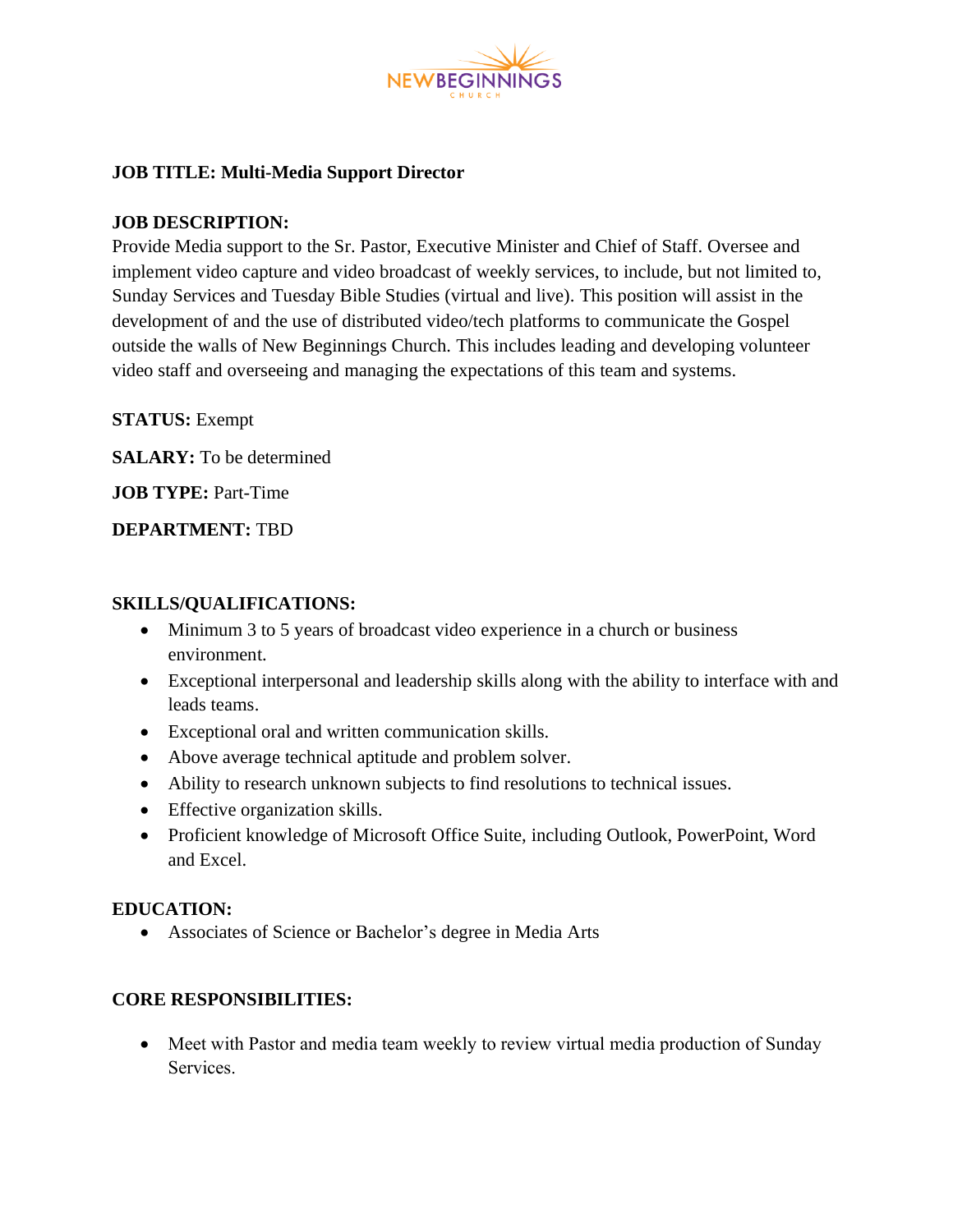- Oversee preparation of stage and equipment (as needed) for monthly recording of virtual worship services to support worship arts director
- Studio engineering experience (Pro-Presenter, Final Cut Pro X, logic, a plus)
- Combine technical skill in conjunction with the IT department to enhance our networkbased technologies (i.e. streaming, and platform uptime)
- Responsible for building and managing the video production team
- Oversee or function as producer of all services
- Oversee the overall service mix and work in concert with the worship arts director
- Ensure and enhance our current IMAG for online experience
- Responsible for technical components for all services including, sound, lights
- Responsible for the maintenance of all technical equipment on the campuses
- Responsible for planning, leading the design and coordinating installation of equipment upgrades and new equipment throughout all campuses
- Recruit, lead, and provide ongoing training and development of volunteer/employed video staff
- Ensure the recording and/or broadcast of worship services and all special events as directed by leadership
- Responsible for scheduling volunteer video staff for required worship services and all special events
- Lead/manage campus video capture/playback
- Knowledgeable with various computer-based broadcast mixing systems
- Convert full screen PowerPoint slides into appropriate layout for video broadcast
- Ensure proper video capture framing for message and worship broadcast/recording as defined by leadership
- Capture/edit and prep additional content as required to be included in desired broadcasts
- Develop, maintain, and deliver a comprehensive training program for volunteer staff, providing them with knowledge and experience necessary to operate video equipment in video control room and associated video cameras on the New Beginnings Church campus.
- Attend staff meetings and functions as directed
- Committed Christ follower who aligns with the vision and beliefs of New Beginning Church
- Partner with other ministries to assist with technical needs for their special events
- Experience in live video, IMAG production, A/V technology, and graphic design
- Oversee and/or ensure that weekend video and overdubbed audio are uploaded to church website
- Responsible for the discipleship of the team